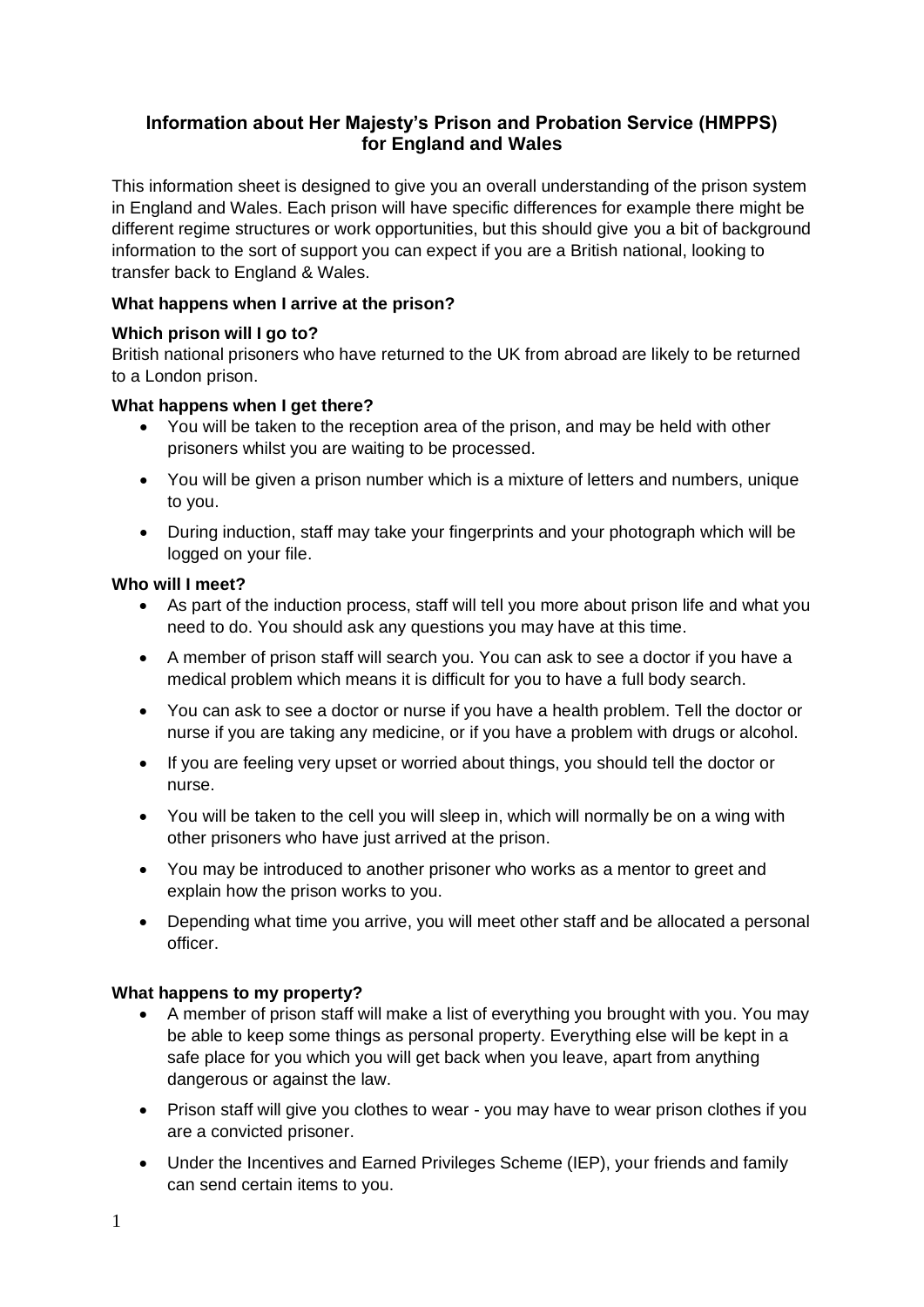### **Will I be able to make a phone call?**

• You will be allowed to make a phone call and will be told about how to arrange for friends, family or lawyer to visit you.

### **Visits**

The prison will tell you how to arrange social visits (from family and friends).

Each prisoner is entitled to a minimum of a 30 minute social visit every two weeks. Additional visits will be dependent on the prison and can be earned through the incentive and earned privileges scheme for good behaviour.

On arrival, your visitor will usually have to leave their personal possessions (including handbags) in a locker which may be in the entrance to the prison or in a special Visitors' Centre where help and advice may also be available. Visitors then pass through a number of security checks (similar to those in an airport) before being allowed into the visits room. Visits usually take place in a large visits room where the prisoner and visitor sit either at a table or at a long counter. The prisoner is not usually allowed to move from their seat during the visit. There is sometimes a play area for young children and light refreshments may be on sale.

Some prisons organise special children's visits when a small number of prisoners are able to spend time with their children. During these visits they are able to play with them.

Conjugal visits are not permitted in England and Wales.

### **What will my cell be like?**

You may have to share a cell with another prisoner, and who you share with will be decided by the prison, based on a risk assessment.

The majority of cells have toilets and wash basins, and prisons no longer have 'slopping out' (the practice of using a bucket in cell as a toilet and emptying it in the morning).

### **Healthcare in prison**

Prisoners in the UK get the same healthcare and treatment as anyone outside of prison. Treatment is free but has to be approved by a prison doctor or member of the healthcare team.

Most problems are dealt with by the healthcare team. If they can't, the prison may:

- get an expert to visit the prison
- arrange for treatment in an outside hospital

The healthcare team can ask your family doctor for their records, but only if you agree to it. If you are transferring from oversees and have a medical condition, you should consent to the transfer of your medical records from the country you are transferring from.

Prisoners can get specialist support – for example if you:

- have drug or alcohol problems
- have HIV or AIDS
- are disabled or have a learning difficulty

### **Privileges**

Prisoners who follow rules can earn privileges. This is called the 'Incentives and Earned Privileges Scheme'. A prisoner may be able to: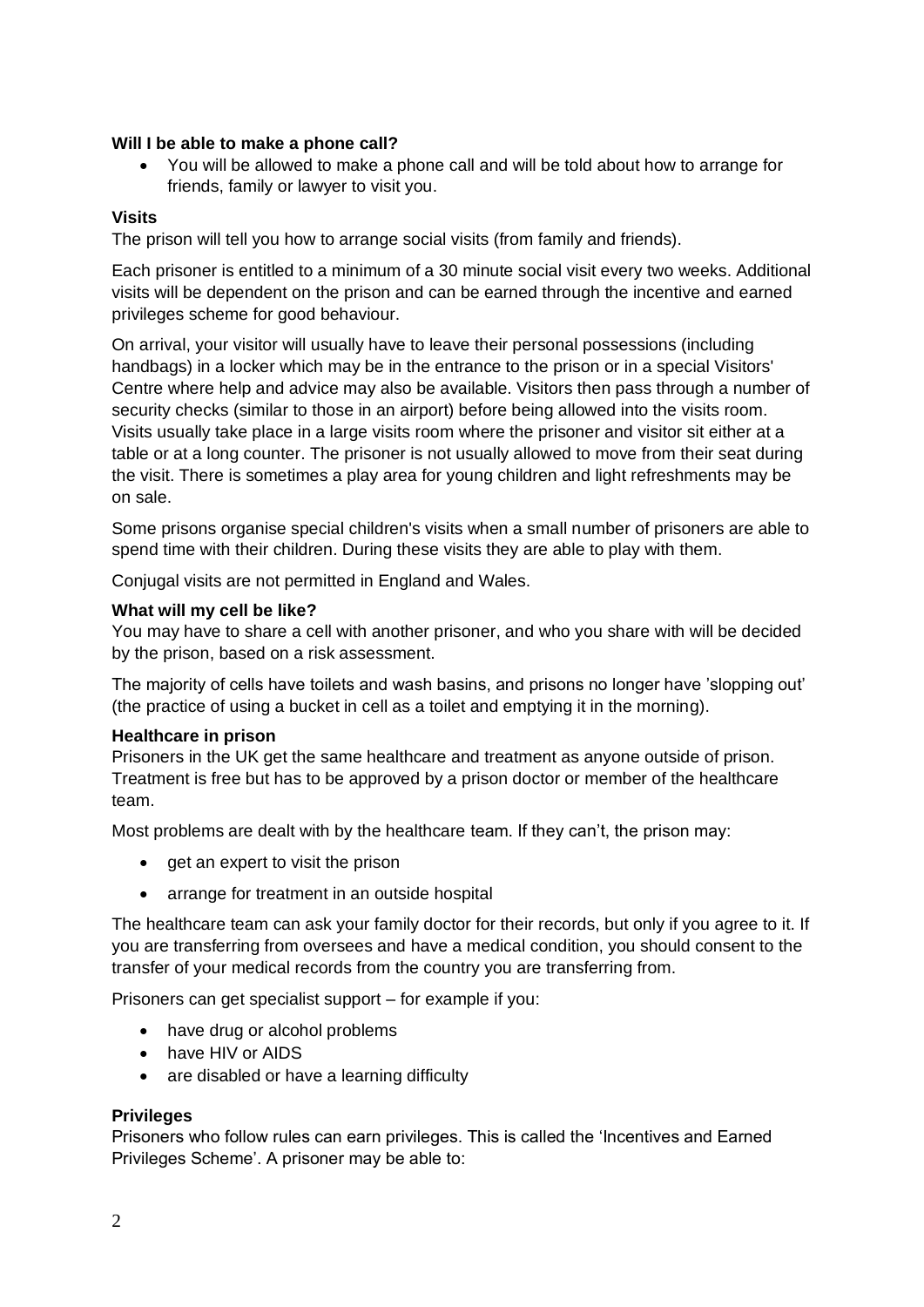- get more visits from family or friends
- be allowed to spend more money each week

Privileges are different in each prison - staff will be able to explain how the process works in your prison.

### **Prison Regime**

Daily regimes in prisons vary, depending on the prison.

HMPPS is committed to serving the **religious** needs of prisoners and multi-faith services operate within prisons. You will be able to find out more about these services from the chaplaincy team within the prison.

All prisons have **gym** facilities that you will be able to access, depending upon the regime. Courses are available to help prisoners get new skills, e.g. learning to read and write, use computers and do basic maths whilst in prison. The **education** department will assess you and make an individual learning plan, identifying **courses and training** you can complete.

Most courses lead to qualifications that are recognised by employers outside prison, e.g. GCSEs or NVQs. Prisoners may be able to do a distance learning course through the Open University.

Many prisoners get the chance to **work** while carrying out their sentence, for example making clothes and furniture or electrical engineering. This is done in prison workshops and is normally paid work. You can also work around the prison itself, doing roles in places such can also work around the prison itself, doing roles in places such as the kitchen or laundry.

### **Sentence Plan**

Each prison has an **Offender Management Unit** (OMU) that will assist and support you with all aspects of your sentence structure and release arrangements. Your Offender Supervisor within the prison will work with your external probation officer to help make a sentence plan and work towards your resettlement.

This can include referrals to **offence focussed behaviour programmes** such as anger management or sex offender treatment programmes.

It might also be identified that you need **additional support** dealing with issues such as drug/alcohol addiction and so you would be referred to the organisation within the prison to deal with this.

### **Categorisation**

In the UK, prisoners are assigned to the correct security category and allocated to an appropriate prison. Categorisation is based on the level of risk a prisoner might pose to the public or national security should they escape and the likelihood of their making attempts to do so.

Within 72 hours of your arrival in prison, the prison governor will make an assessment and assign an appropriate category. There are four different security categories for adult male prisoners in England and Wales:

Category A: are prisoners that would pose the most threat to the public, the police or national security should they escape. Security conditions in category A prisons are designed to make escape impossible for these prisoners.

Category B: prisoners who do not need to be held in the highest security conditions but, for category B prisoners, the potential for escape should be made very difficult.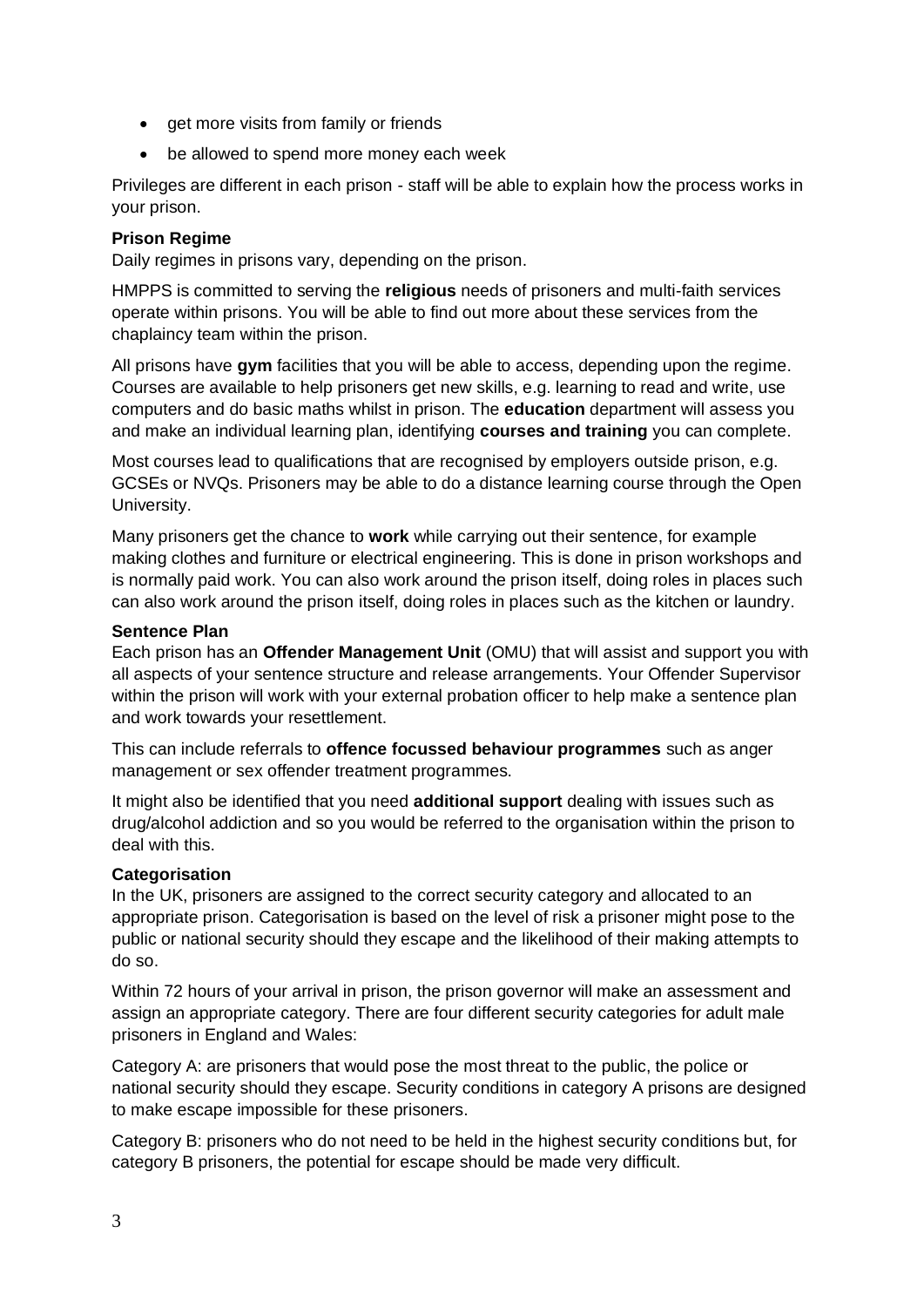Category C: are prisoners who cannot be trusted in open conditions but are considered to be prisoners who are unlikely to make a determined escape attempt.

Category D: prisoners can be trusted in open conditions.

Unless you have been deemed category A then female prisoners and young offenders are not categorised. They are only classified as suitable for open conditions or suitable for closed conditions.

Your Offender Manager will be able to talk to you in more detail about your categorisation.

### **Sex Offenders Register**

At present there is no legal requirement for an offender convicted abroad to register on the Sex Offenders Register. However, a Chief Officer of Police can apply to the Courts for a Notification Order, This will compel a prisoner convicted of a sex offence abroad to register with the Sex Offenders Register.

### **How do I transfer to a different prison?**

We understand that one of the reasons that you may wish to transfer back to UK is to be closer to your friends and family, and HMPPS recognises the importance that these relationships may have on your resettlement and so will endeavour to make this process as simple as possible for you. Allocation to a different prison may depend on other factors such as needing to complete a course, available spaces and your categorisation.

Each prisoner should be transferred to a "resettlement prison" 6 months prior to their release. The aim is for this prison to be close to the local area where you will eventually be released so that you can build support with local organisations who can provide assistance with things such as housing and employment.

A map of all the prisons in England and Wales has been provided on the last page of this guide.

### **Preparing for release**

You may be allowed to leave prison for short periods towards the end of your sentence whatever its type or length. This process is known as release on temporary licence (ROTL) and can be granted to let you out during the day – for example, to help find work for when you are released; or overnight – to spend a night at the place you will live after you are released. The prison won't release someone if it thinks they are a risk to the public or may commit more crime.

### **When will I be released?**

There are early release schemes for prisoners in England and Wales.

When you will be released depends on:

- the length of your sentence
- your behaviour in prison
- any time spent on remand (waiting for trial)

Your sentence will be administered in accordance with British law governing the detention and release of prisoners. You will therefore be required to serve one half of the balance of the sentence remaining at the date of transfer.

In calculating the balance of the sentence which you will be required to serve here following repatriation, the United Kingdom is obliged to deduct from the original sentence the amount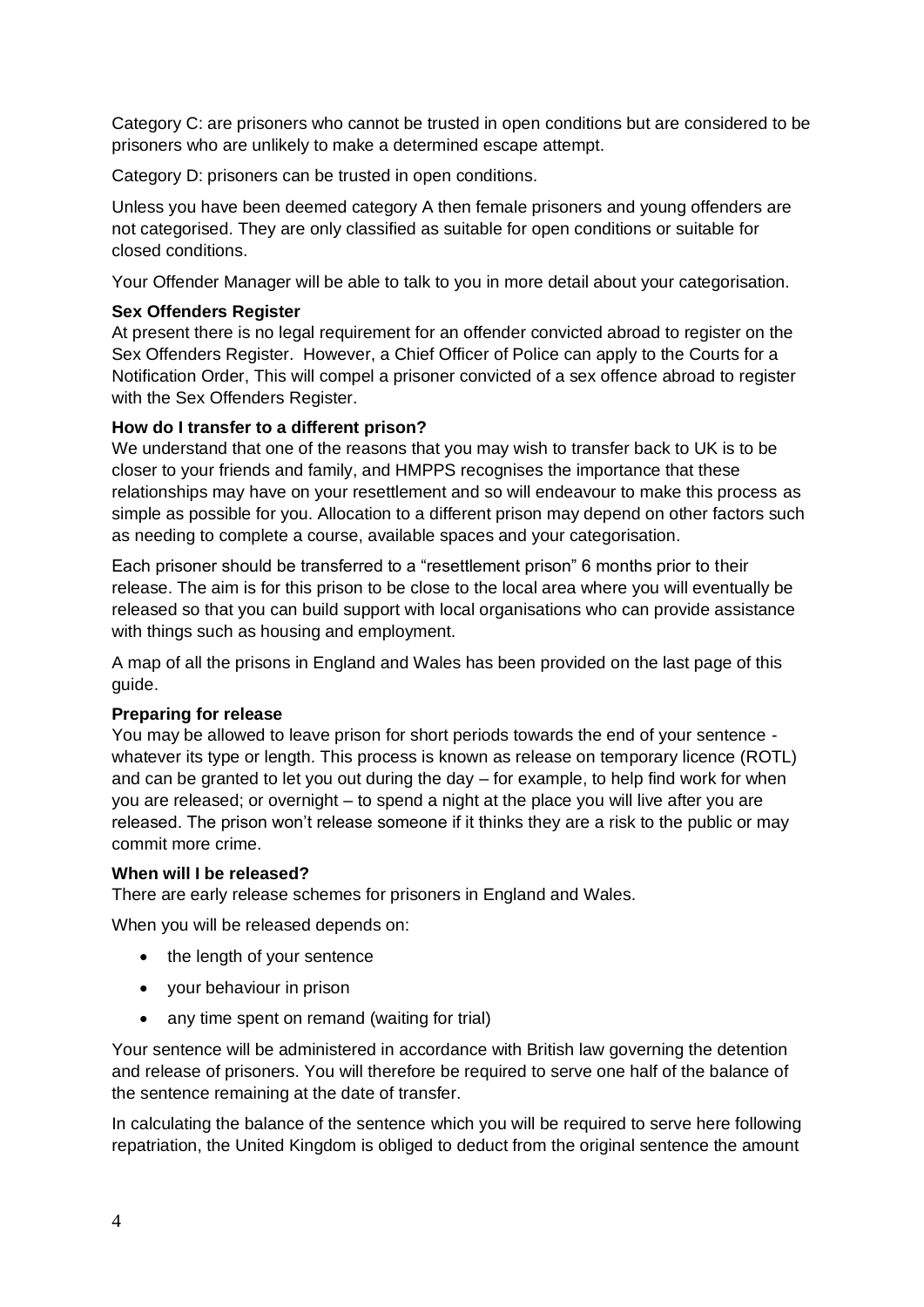of time already served in custody to the day before your return to the UK, including any remission or credits authorised by the sentencing jurisdiction.

Having deducted the appropriate period served, or deemed to have been served, the resulting "balance to serve" will be deemed to be equivalent to a United Kingdom sentence and will commence on the date on which you are received into a prison establishment here.

Under arrangements applicable in England and Wales your release from custody in the United Kingdom will be governed by the provisions of the Criminal Justice Act 2003 and the Criminal Justice and Immigration Act 2008. These provide for automatic release at the halfway point of a sentence.

However as a prisoner repatriated to the United Kingdom, you will be automatically released from custody once you have served **one half of the balance of the sentence remaining at the date of transfer**. You should note that because United Kingdom release arrangements apply only to the balance of the sentence remaining to be served, your actual release date may be later than the halfway point of the whole sentence**.**

Once released from custody, you will be subject to a licence and under the supervision of the Probation Service. Your licence will run until the end of your sentence. You will be at risk of being returned to custody to serve the remaining part of your sentence should you breach the conditions of your licence or commit a further offence. You should also note that while under licence you will not normally be permitted to leave the United Kingdom.

If you are serving a fixed term (determinate) sentence, upon transfer, you will normally be released automatically after serving half of the remaining balance of your sentence, A Parole Board is not involved. You will be released on licence (minimum of 12 months) which is supervised by probation and might include conditions that you must meet, for example, living at a fixed address.

Prisoners can apply for parole if you have an extended sentence, or a fixed-term sentence for:

- 4 years or more and
- a serious violent or sexual crime committed before 4 April 2005

If you have a non-fixed term (indeterminate) or life sentence, your case will be put to the High Court following your transfer to the UK where a tariff (minimum period) will be set. This is the period you must serve in custody before you can be considered for release on parole licence.

Your eligibility for early release and any restrictions that might be imposed will be decided on an individual basis.

### **Home Detention Curfew**

Prisoners serving a sentence of less than 4 years are also eligible for consideration for early release on Home Detention Curfew ("HDC"). Prisoners released under HDC can be released up to 135 days earlier than then their automatic release date. Prisoners released early under this scheme are subject to an electronic curfew (tagging) for up to 12 hours a day (usually over night when the prisoner will be confined to his home). Release under this scheme is not automatic and prisoners are subject to specific assessment. Breaching the conditions of the curfew will result in the prisoner being returned to custody to continue serving the sentence.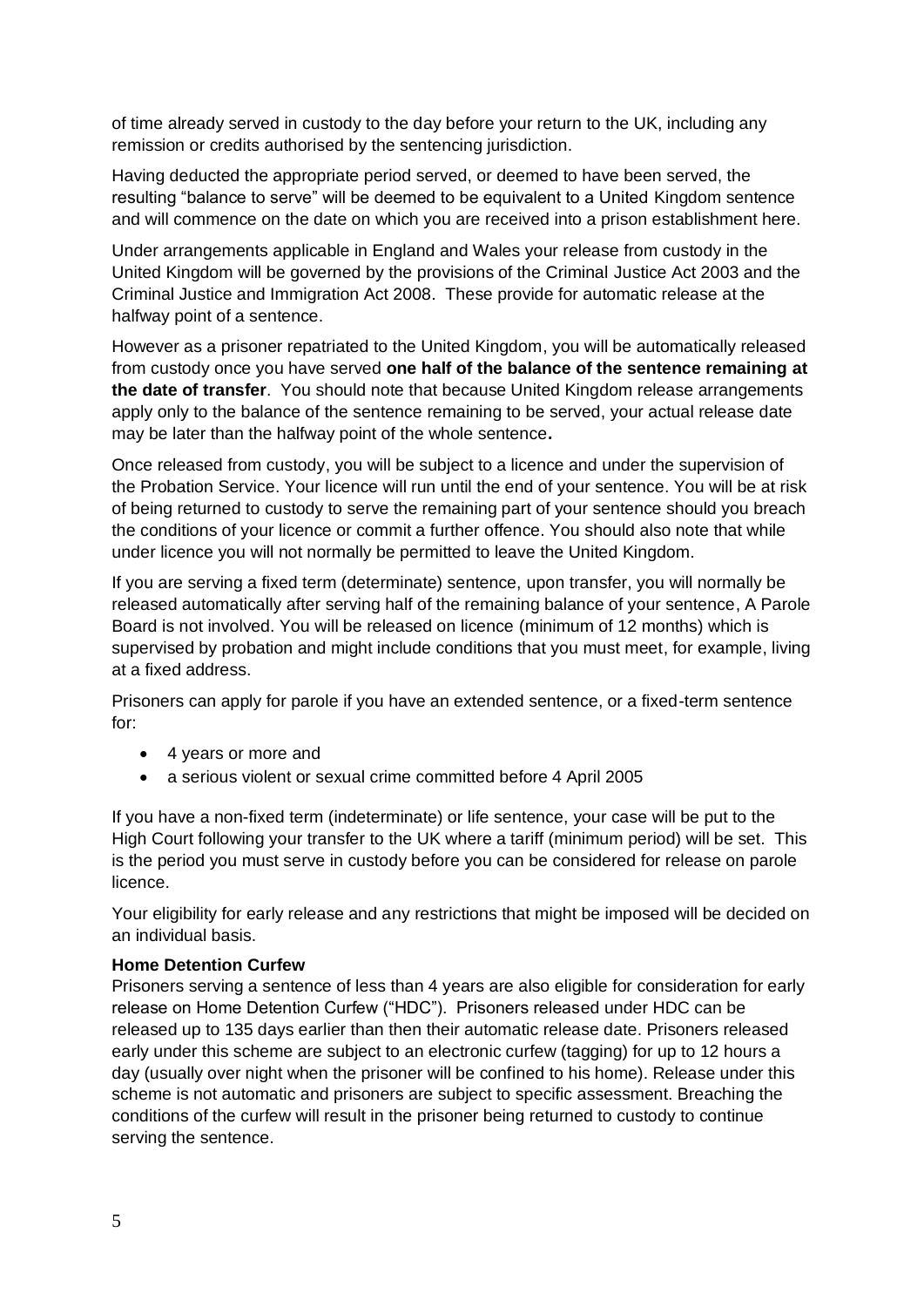If the balance of the sentence remaining at the date of transfer is 4 years or more, you will not be eligible for consideration for release on HDC. If the balance of the sentence remaining is less than 4 years but the sentence imposed on you abroad is 4 years or more, you may be eligible for release on HDC but you will be presumed unsuitable for release because of the length of the sentence imposed. This means that you will be considered for HDC only if there are exceptional circumstances justifying release despite this presumption.

### **Release on temporary licence (ROTL)**

A prisoner repatriated to England and Wales is eligible for consideration for release on temporary licence on the same basis as any other prisoner. ROTL is discretionary and is a matter for the prison governor following a risk assessment.

### **Probation**

Under the Offender Rehabilitation Act, all offenders who have been sentenced to more than 1 day in prison will receive support from probation upon release from prison.

While on probation, you may have to:

- do unpaid work
- complete an education or training course
- get treatment for addictions, like drugs or alcohol
- have regular meetings with your offender manager

### **Rights**

Prisoners have rights, including:

- protection from bullying and racial harassment
- being able to get in contact with a solicitor
- healthcare including support for a mental health condition
- to spend between 30 minutes and an hour outside in the open air each day.

### **What do I do if I have a problem?**

In the first instance, you should find someone within the prison you can talk to. This might be a member of staff or another prisoner.

Nearly every prison runs a **'Listeners Scheme'** - a peer support service which aims to reduce suicide and self-harm in prisons, run by the Samaritans. You can speak to a 'Listener' within your prison confidentially and they will be able to provide you with support.

Each prison is also monitored on a daily basis by volunteer members of the **Independent Monitoring Board (IMB)**. They monitor day-to day life in prisons and removal centres, listening to problems of individuals and ensuring that proper standards of care and decency are maintained.

The **Prison and Probation Ombudsman (PPO)** investigates complaints from prisoners, those on probation and those held in immigration removal centres. It also investigates all deaths that occur among prisoners, immigration detainees and the residents of probation hostels (Approved Premises).

### **How do I contact HMPPS?**

Her Majesty's Prison and Probation Service (HMPPS) is responsible for running prisons and probation in England and Wales. HMPPS is an agency of the Ministry of Justice.